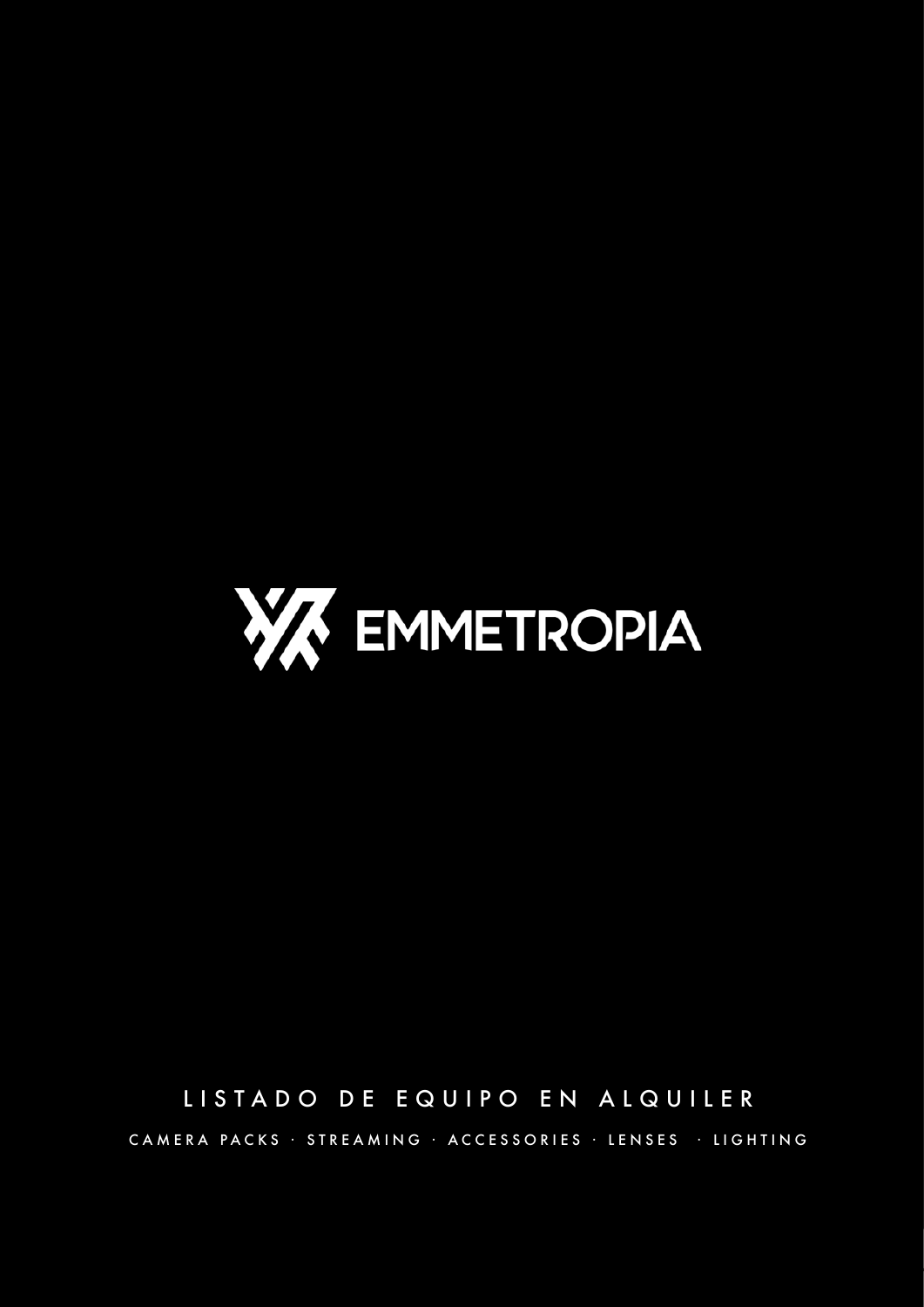## **CAMERA PACKS**

| PACK - Blackmagic Ursa Mini Pro 4.6K                                                        |              |
|---------------------------------------------------------------------------------------------|--------------|
| $RIG:$ Camera Cage + Top Handle + Baseplate 15mm Quick Release + SSD Recorder               |              |
| <b>ACCESORIES:</b> Follow Focus + Mattebox + Monitor 5" + 2x Magic Arm + Monitor Mount      |              |
| MEDIA & POWER: V-Lock Plate + 4x Battery 90w + 2x SSD 512GB                                 |              |
| LENS: Sigma Art 18-35 F1.8 + Sigma Art 24-70 F2.8 / (*+80€ Leica-R Primes)                  |              |
| PACK - Blackmagic Pocket Cinema 6K                                                          | $\mathbf{2}$ |
| $RIG:$ Camera Cage + Top Handle + Baseplate 15mm Quick Release + SSD Holder                 |              |
| <b>ACCESORIES:</b> Follow Focus + Mattebox + Monitor 5" + 2x Magic Arm + Monitor Mount      |              |
| <b>MEDIA &amp; POWER:</b> V-Lock Plate + 2x Battery $90w + 6x$ Battery LP-E6 + 2x SSD 500GB |              |
| <b>LENS:</b> Sigma Art 18-35 F1.8 + Sigma Art 24-70 F2.8 / (*+80 € Leica-R Primes)          |              |
|                                                                                             |              |
| <b>DIGITAL CAMERAS</b>                                                                      |              |
| <b>Blackmagic Ursa Mini Pro 4.6K</b>                                                        | 1            |
| <b>Blackmagic Pocket Cinema 6K</b>                                                          | 2            |
| <b>Canon 5D Mark II</b>                                                                     |              |
| <b>LENS &amp; FILTERS</b>                                                                   |              |

| Leica R Primes - 35mm, 50mm, 85mm  |    |
|------------------------------------|----|
| <b>Sigma Art 18-35mm F1.8</b>      |    |
| Sigma Art 24-70mm F2.8             | ּפ |
| <b>Canon USM 24-105 F4</b>         |    |
| ND Variable Genustech Eclipse 77mm | っ  |
| <b>Tiffen Polarizer 4x4</b>        |    |

## **CAMERA ACCESORIES**

| Small HD Indie 7" - (SDI/HDMI)                      |   |
|-----------------------------------------------------|---|
| <b>Monitor Portkeys LH5H - 5" (HDMI)</b>            | 2 |
| Wireless Video - Hollyand Mars PRO - Rx / Tx (HDMI) |   |
| <b>Follow Focus - Shoot35</b>                       |   |
| <b>Follow Focus - Lanparte</b>                      |   |
| <b>Follow Focus - Tilta Mini</b>                    |   |
| Wireless Follow Focus - Tilta Nucleus-N             |   |
| Mattebox 4x4 - Shoot35 (2 Stage)                    |   |
| Mattebox 4x5,6 - Tilta (1 Stage - Clip On)          | 2 |